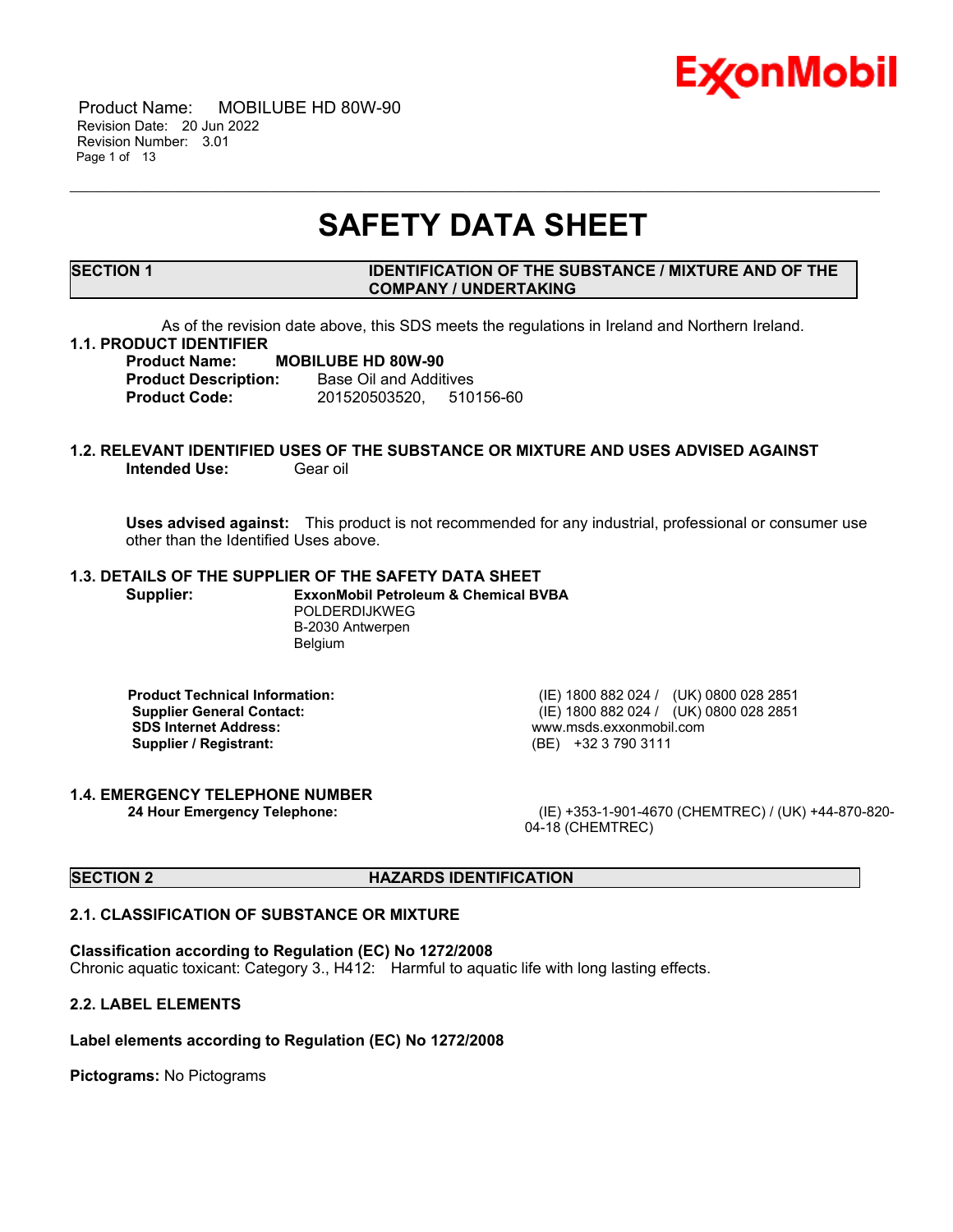

 Product Name: MOBILUBE HD 80W-90 Revision Date: 20 Jun 2022 Revision Number: 3.01 Page 2 of 13

#### **Signal Word:** No Signal Word

### **Hazard Statements:**

Environment:

H412: Harmful to aquatic life with long lasting effects. Supplemental:

EUH208: Contains: AMINES, C12-14-TERT-ALKYL May produce an allergic reaction.

\_\_\_\_\_\_\_\_\_\_\_\_\_\_\_\_\_\_\_\_\_\_\_\_\_\_\_\_\_\_\_\_\_\_\_\_\_\_\_\_\_\_\_\_\_\_\_\_\_\_\_\_\_\_\_\_\_\_\_\_\_\_\_\_\_\_\_\_\_\_\_\_\_\_\_\_\_\_\_\_\_\_\_\_\_\_\_\_\_\_\_\_\_\_\_\_\_\_\_\_\_\_\_\_\_\_\_\_\_\_\_\_\_\_\_\_\_

#### **Precautionary Statements:**

Prevention:

P273: Avoid release to the environment.

Disposal:

P501: Dispose of contents and container in accordance with local regulations.

### **2.3. OTHER HAZARDS**

#### **Physical / Chemical Hazards:**

No significant hazards.

#### **Health Hazards:**

High-pressure injection under skin may cause serious damage. Excessive exposure may result in eye, skin, or respiratory irritation.

#### **Environmental Hazards:**

No additional hazards.Material does not meet the criteria for PBT or vPvB in accordance with REACH Annex XIII.

#### **SECTION 3 COMPOSITION / INFORMATION ON INGREDIENTS**

**3.1. SUBSTANCES** Not Applicable. This material is regulated as a mixture.

#### **3.2. MIXTURES**

This material is defined as a mixture.

#### **Reportable hazardous substance(s) complying with the classification criteria and/or with an exposure limit (OEL)**

| <b>Name</b>              | <b>CAS#</b> | EC#            | <b>Registration#</b> | l Concentration | GHS/CLP<br>classification                                                                 |
|--------------------------|-------------|----------------|----------------------|-----------------|-------------------------------------------------------------------------------------------|
| POLYSULFIDES, DI-TERT-BU |             | <b>POLYMER</b> | <b>NE</b>            | $- < 2.5\%$     | I [Flam. Lig. 4 H227],<br>  [Skin Irrit. 3 H316],<br>Aquatic Acute 1 H400 (M<br>factor 1) |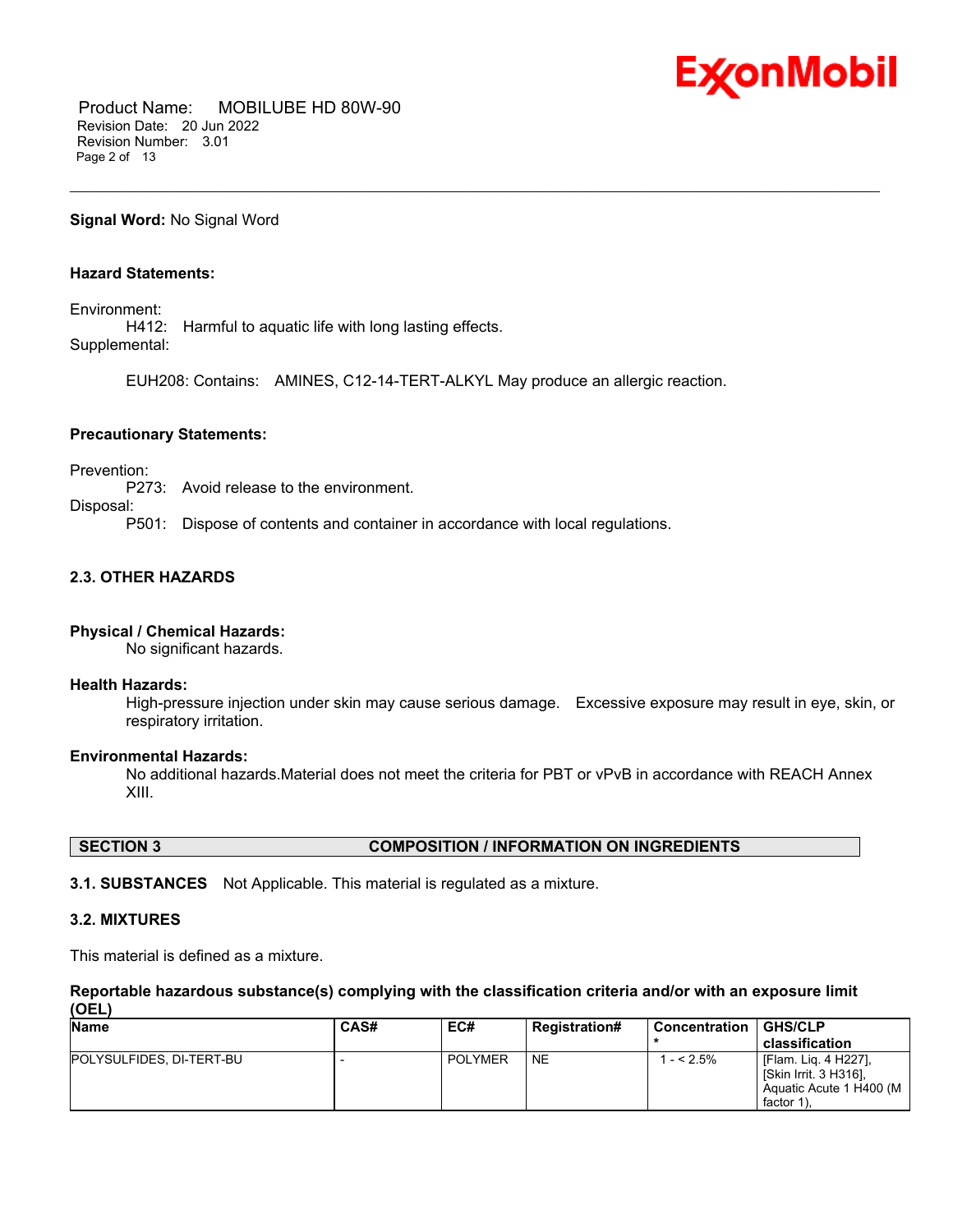

 Product Name: MOBILUBE HD 80W-90 Revision Date: 20 Jun 2022 Revision Number: 3.01 Page 3 of 13

|                                                                                               |              |           |                  |                | Aquatic Chronic 1 H410<br>(M factor 1)                                                                                                                                                             |
|-----------------------------------------------------------------------------------------------|--------------|-----------|------------------|----------------|----------------------------------------------------------------------------------------------------------------------------------------------------------------------------------------------------|
| AMINES, C12-14-TERT-ALKYL                                                                     |              | 701-175-2 | 01-2119456798-18 | $0.1 - 5.25\%$ | Acute Tox. 2 H330,<br>Acute Tox. 3 H311,<br>Acute Tox. 4 H302,<br>Skin Sens. 1A H317,<br>Aquatic Acute 1 H400 (M<br>factor 1).<br>Aquatic Chronic 1 H410<br>$(M factor 1)$ ,<br>Skin Corr. 1B H314 |
| (Z)-OCTADEC-9-ENYLAMINE, C16-18-<br>(EVEN NUMBERED, SATURATED AND<br>UNSATURATED)-ALKYLAMINES | 1213789-63-9 | 627-034-4 | 01-2119473797-19 | $0.1 - 5.25\%$ | Acute Tox. 4 H302,<br>Asp. Tox. 1 H304,<br>STOT SE 3 H335,<br>Aquatic Acute 1 H400 (M<br>factor $10$ ),<br>Aquatic Chronic 1 H410<br>(M factor 10).<br>Skin Corr. 1B H314,<br>STOT RE 2 H373       |
| PHOSPHORIC ACID, MONO- AND BIS-<br>(BRANCHED AND LINEAR PENTYL)<br><b>ESTERS</b>              |              | 282-784-6 | 01-2119979550-30 | $0.1 - 5.1\%$  | [Aquatic Acute 3 H402],<br>Aquatic Chronic 3 H412,<br>Skin Corr. 1B H314                                                                                                                           |

Note - any classification in brackets is a GHS building block that was not adopted by the EU in the CLP regulation (No 1272/2008) and therefore is not applicable in the EU or in non-EU countries which have implemented the CLP regulation and is shown for informational purposes only.

\* All concentrations are percent by weight unless ingredient is a gas. Gas concentrations are in percent by volume.

Note: See SDS Section 16 for full text of hazard statements.

**SECTION 4 FIRST AID MEASURES**

#### **4.1. DESCRIPTION OF FIRST AID MEASURES**

#### **INHALATION**

Remove from further exposure. For those providing assistance, avoid exposure to yourself or others. Use adequate respiratory protection. If respiratory irritation, dizziness, nausea, or unconsciousness occurs, seek immediate medical assistance. If breathing has stopped, assist ventilation with a mechanical device or use mouth-to-mouth resuscitation.

### **SKIN CONTACT**

Wash contact areas with soap and water. If product is injected into or under the skin, or into any part of the body, regardless of the appearance of the wound or its size, the individual should be evaluated immediately by a physician as a surgical emergency. Even though initial symptoms from high pressure injection may be minimal or absent, early surgical treatment within the first few hours may significantly reduce the ultimate extent of injury.

#### **EYE CONTACT**

Flush thoroughly with water. If irritation occurs, get medical assistance.

#### **INGESTION**

First aid is normally not required. Seek medical attention if discomfort occurs.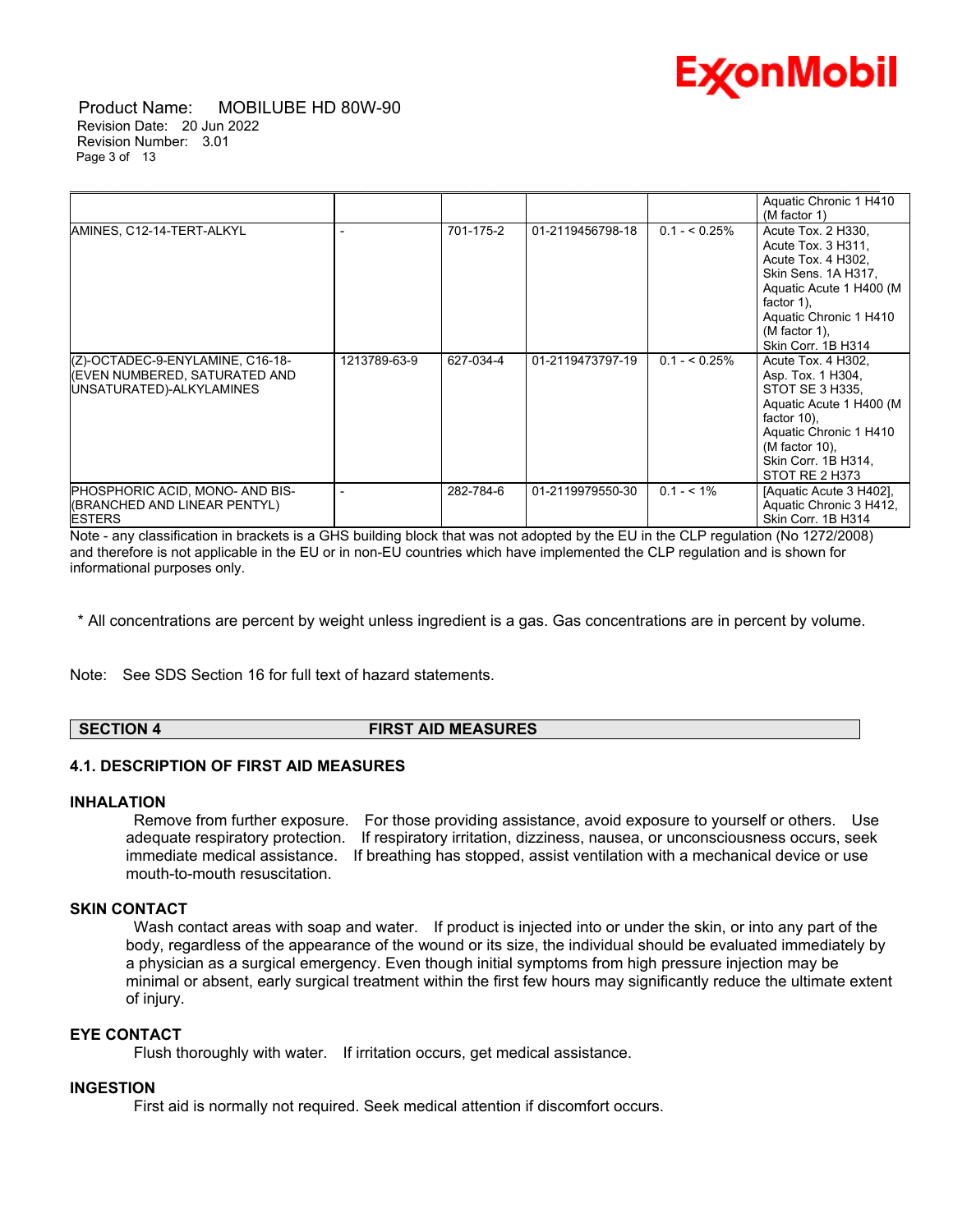

 Product Name: MOBILUBE HD 80W-90 Revision Date: 20 Jun 2022 Revision Number: 3.01 Page 4 of 13

#### **4.2. MOST IMPORTANT SYMPTOMS AND EFFECTS, BOTH ACUTE AND DELAYED**

Local necrosis as evidenced by delayed onset of pain and tissue damage a few hours after injection.

\_\_\_\_\_\_\_\_\_\_\_\_\_\_\_\_\_\_\_\_\_\_\_\_\_\_\_\_\_\_\_\_\_\_\_\_\_\_\_\_\_\_\_\_\_\_\_\_\_\_\_\_\_\_\_\_\_\_\_\_\_\_\_\_\_\_\_\_\_\_\_\_\_\_\_\_\_\_\_\_\_\_\_\_\_\_\_\_\_\_\_\_\_\_\_\_\_\_\_\_\_\_\_\_\_\_\_\_\_\_\_\_\_\_\_\_\_

#### **4.3. INDICATION OF ANY IMMEDIATE MEDICAL ATTENTION AND SPECIAL TREATMENT NEEDED**

The need to have special means for providing specific and immediate medical treatment available in the workplace is not expected.

#### **SECTION 5 FIRE FIGHTING MEASURES**

#### **5.1. EXTINGUISHING MEDIA**

**Suitable Extinguishing Media:** Use water fog, foam, dry chemical or carbon dioxide (CO2) to extinguish flames.

**Unsuitable Extinguishing Media:** Straight streams of water

#### **5.2. SPECIAL HAZARDS ARISING FROM THE SUBSTANCE OR MIXTURE**

**Hazardous Combustion Products:** Aldehydes, Incomplete combustion products, Oxides of carbon, Smoke, Fume, Sulphur oxides

#### **5.3. ADVICE FOR FIRE FIGHTERS**

**Fire Fighting Instructions:** Evacuate area. Prevent run-off from fire control or dilution from entering streams, sewers or drinking water supply. Fire-fighters should use standard protective equipment and in enclosed spaces, self-contained breathing apparatus (SCBA). Use water spray to cool fire exposed surfaces and to protect personnel.

#### **FLAMMABILITY PROPERTIES**

**Flash Point [Method]:** >165°C (329°F) [ASTM D-92] **Upper/Lower Flammable Limits (Approximate volume % in air):** UEL: 7.0 LEL: 0.9 [test method unavailable] **Autoignition Temperature:** No data available

#### **SECTION 6 ACCIDENTAL RELEASE MEASURES**

#### **6.1. PERSONAL PRECAUTIONS, PROTECTIVE EQUIPMENT AND EMERGENCY PROCEDURES**

#### **NOTIFICATION PROCEDURES**

In the event of a spill or accidental release, notify relevant authorities in accordance with all applicable regulations.

#### **PROTECTIVE MEASURES**

Avoid contact with spilled material. See Section 5 for fire fighting information. See the Hazard Identification Section for Significant Hazards. See Section 4 for First Aid Advice. See Section 8 for advice on the minimum requirements for personal protective equipment. Additional protective measures may be necessary, depending on the specific circumstances and/or the expert judgment of the emergency responders.

For emergency responders: Respiratory protection: respiratory protection will be necessary only in special cases, e.g., formation of mists. Half-face or full-face respirator with filter(s) for dust/organic vapor or Self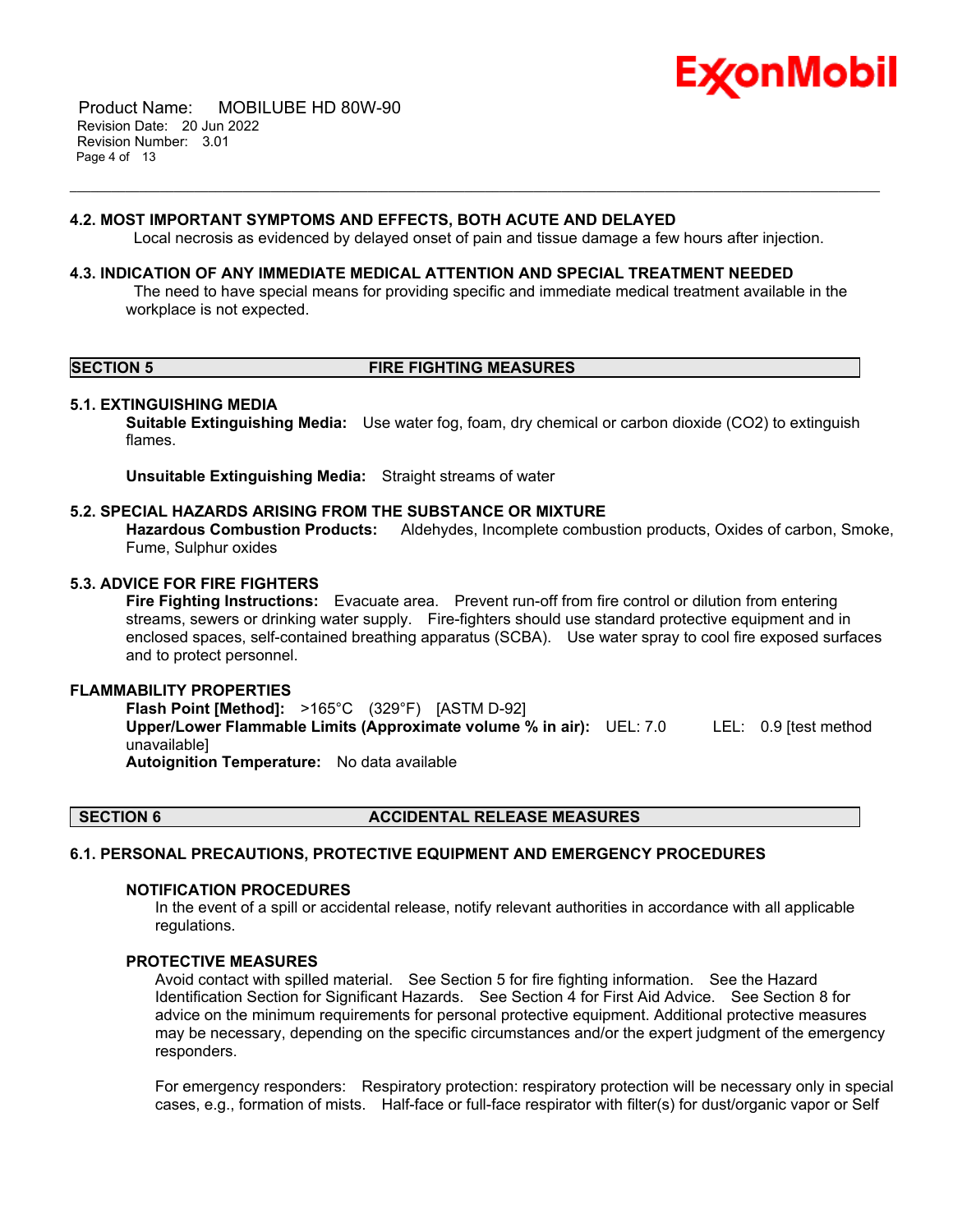

 Product Name: MOBILUBE HD 80W-90 Revision Date: 20 Jun 2022 Revision Number: 3.01 Page 5 of 13

> Contained Breathing Apparatus (SCBA) can be used depending on the size of spill and potential level of exposure. If the exposure cannot be completely characterized or an oxygen deficient atmosphere is possible or anticipated, SCBA is recommended. Work gloves that are resistant to hydrocarbons are recommended. Gloves made of polyvinyl acetate (PVA) are not water-resistant and are not suitable for emergency use. Chemical goggles are recommended if splashes or contact with eyes is possible. Small spills: normal antistatic work clothes are usually adequate. Large spills: full body suit of chemical resistant, antistatic material is recommended.

#### **6.2. ENVIRONMENTAL PRECAUTIONS**

Large Spills: Dyke far ahead of liquid spill for later recovery and disposal. Prevent entry into waterways, sewers, basements or confined areas.

#### **6.3. METHODS AND MATERIAL FOR CONTAINMENT AND CLEANING UP**

**Land Spill:** Stop leak if you can do so without risk. Recover by pumping or with suitable absorbent.

\_\_\_\_\_\_\_\_\_\_\_\_\_\_\_\_\_\_\_\_\_\_\_\_\_\_\_\_\_\_\_\_\_\_\_\_\_\_\_\_\_\_\_\_\_\_\_\_\_\_\_\_\_\_\_\_\_\_\_\_\_\_\_\_\_\_\_\_\_\_\_\_\_\_\_\_\_\_\_\_\_\_\_\_\_\_\_\_\_\_\_\_\_\_\_\_\_\_\_\_\_\_\_\_\_\_\_\_\_\_\_\_\_\_\_\_\_

**Water Spill:** Stop leak if you can do so without risk. Confine the spill immediately with booms. Warn other shipping. Remove from the surface by skimming or with suitable absorbents. Seek the advice of a specialist before using dispersants.

Water spill and land spill recommendations are based on the most likely spill scenario for this material; however, geographic conditions, wind, temperature, (and in the case of a water spill) wave and current direction and speed may greatly influence the appropriate action to be taken. For this reason, local experts should be consulted. Note: Local regulations may prescribe or limit action to be taken.

#### **6.4. REFERENCES TO OTHER SECTIONS**

See Sections 8 and 13.

#### **SECTION 7 HANDLING AND STORAGE**

#### **7.1. PRECAUTIONS FOR SAFE HANDLING**

Prevent small spills and leakage to avoid slip hazard. Material can accumulate static charges which may cause an electrical spark (ignition source). When the material is handled in bulk, an electrical spark could ignite any flammable vapors from liquids or residues that may be present (e.g., during switch-loading operations). Use proper bonding and/or earthing procedures. However, bonding and earthing may not eliminate the hazard from static accumulation. Consult local applicable standards for guidance. Additional references include American Petroleum Institute 2003 (Protection Against Ignitions Arising out of Static, Lightning and Stray Currents) or National Fire Protection Agency 77 (Recommended Practice on Static Electricity) or CENELEC CLC/TR 50404 (Electrostatics - Code of practice for the avoidance of hazards due to static electricity).

**Static Accumulator:** This material is a static accumulator.

#### **7.2. CONDITIONS FOR SAFE STORAGE, INCLUDING ANY INCOMPATIBILITIES**

The type of container used to store the material may affect static accumulation and dissipation. Do not store in open or unlabelled containers. Keep away from incompatible materials.

#### **7.3. SPECIFIC END USES**

Section 1 informs about identified end-uses. No industrial or sector specific guidance available.

#### **SECTION 8 EXPOSURE CONTROLS / PERSONAL PROTECTION**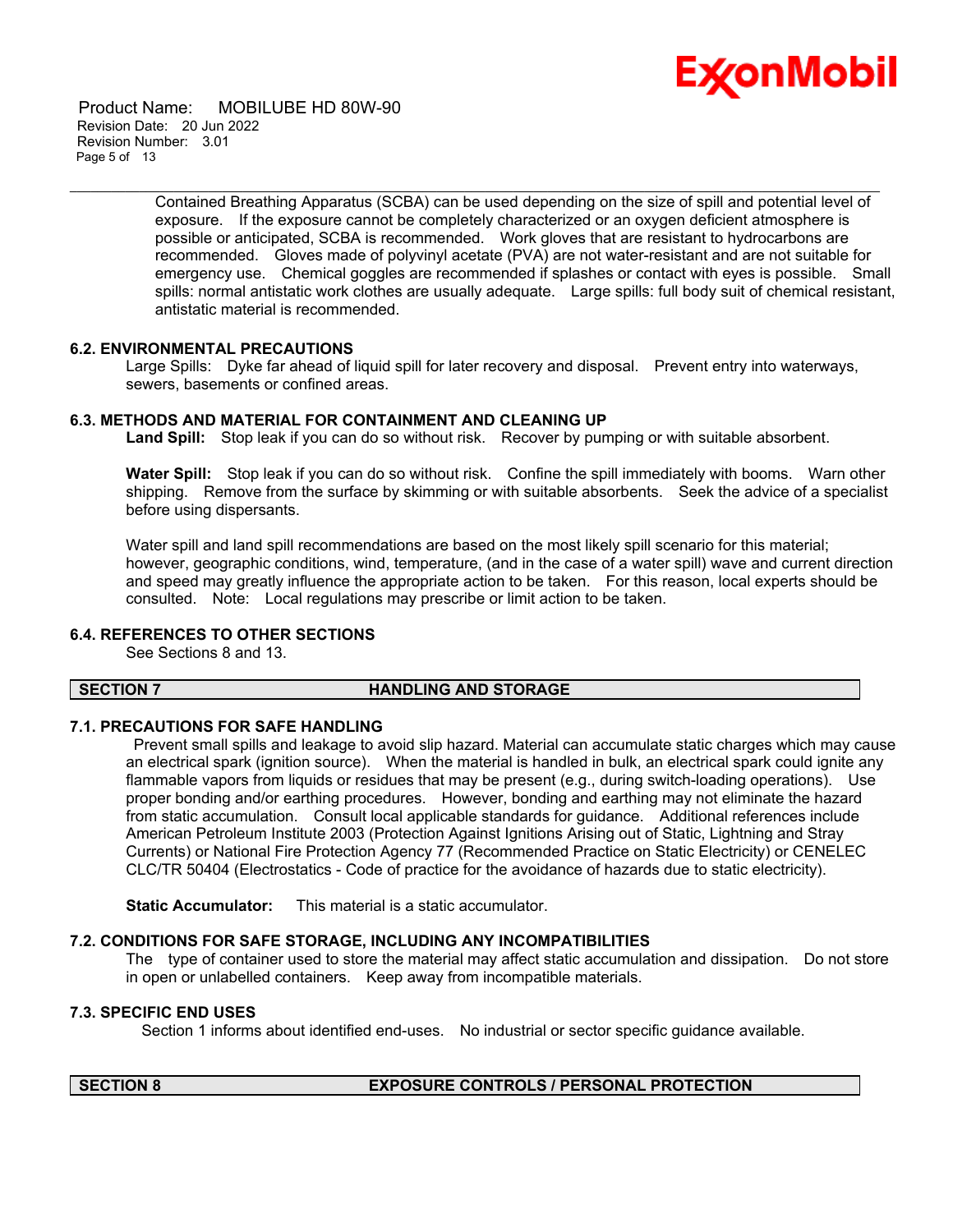

 Product Name: MOBILUBE HD 80W-90 Revision Date: 20 Jun 2022 Revision Number: 3.01 Page 6 of 13

### **8.1. CONTROL PARAMETERS**

**Exposure limits/standards for materials that can be formed when handling this product:** When mists/aerosols can occur the following is recommended:  $5 \text{ mg/m}^3$  - ACGIH TLV (inhalable fraction).

\_\_\_\_\_\_\_\_\_\_\_\_\_\_\_\_\_\_\_\_\_\_\_\_\_\_\_\_\_\_\_\_\_\_\_\_\_\_\_\_\_\_\_\_\_\_\_\_\_\_\_\_\_\_\_\_\_\_\_\_\_\_\_\_\_\_\_\_\_\_\_\_\_\_\_\_\_\_\_\_\_\_\_\_\_\_\_\_\_\_\_\_\_\_\_\_\_\_\_\_\_\_\_\_\_\_\_\_\_\_\_\_\_\_\_\_\_

Note: Information about recommended monitoring procedures can be obtained from the relevant agency(ies)/institute(s):

IE Health and Safety Executive (HSE) UK Health and Safety Executive (HSE)

#### **8.2. EXPOSURE CONTROLS**

#### **ENGINEERING CONTROLS**

The level of protection and types of controls necessary will vary depending upon potential exposure conditions. Control measures to consider:

No special requirements under ordinary conditions of use and with adequate ventilation.

#### **PERSONAL PROTECTION**

Personal protective equipment selections vary based on potential exposure conditions such as applications, handling practices, concentration and ventilation. Information on the selection of protective equipment for use with this material, as provided below, is based upon intended, normal usage.

**Respiratory Protection:** If engineering controls do not maintain airborne contaminant concentrations at a level which is adequate to protect worker health, an approved respirator may be appropriate. Respirator selection, use, and maintenance must be in accordance with regulatory requirements, if applicable. Types of respirators to be considered for this material include:

No special requirements under ordinary conditions of use and with adequate ventilation.

For high airborne concentrations, use an approved supplied-air respirator, operated in positive pressure mode. Supplied air respirators with an escape bottle may be appropriate when oxygen levels are inadequate, gas/vapour warning properties are poor, or if air purifying filter capacity/rating may be exceeded.

**Hand Protection:** Any specific glove information provided is based on published literature and glove manufacturer data. Glove suitability and breakthrough time will differ depending on the specific use conditions. Contact the glove manufacturer for specific advice on glove selection and breakthrough times for your use conditions. Inspect and replace worn or damaged gloves. The types of gloves to be considered for this material include:

No protection is ordinarily required under normal conditions of use.

**Eye Protection:** If contact is likely, safety glasses with side shields are recommended.

**Skin and Body Protection:** Any specific clothing information provided is based on published literature or manufacturer data. The types of clothing to be considered for this material include:

No skin protection is ordinarily required under normal conditions of use. In accordance with good industrial hygiene practices, precautions should be taken to avoid skin contact.

**Specific Hygiene Measures:** Always observe good personal hygiene measures, such as washing after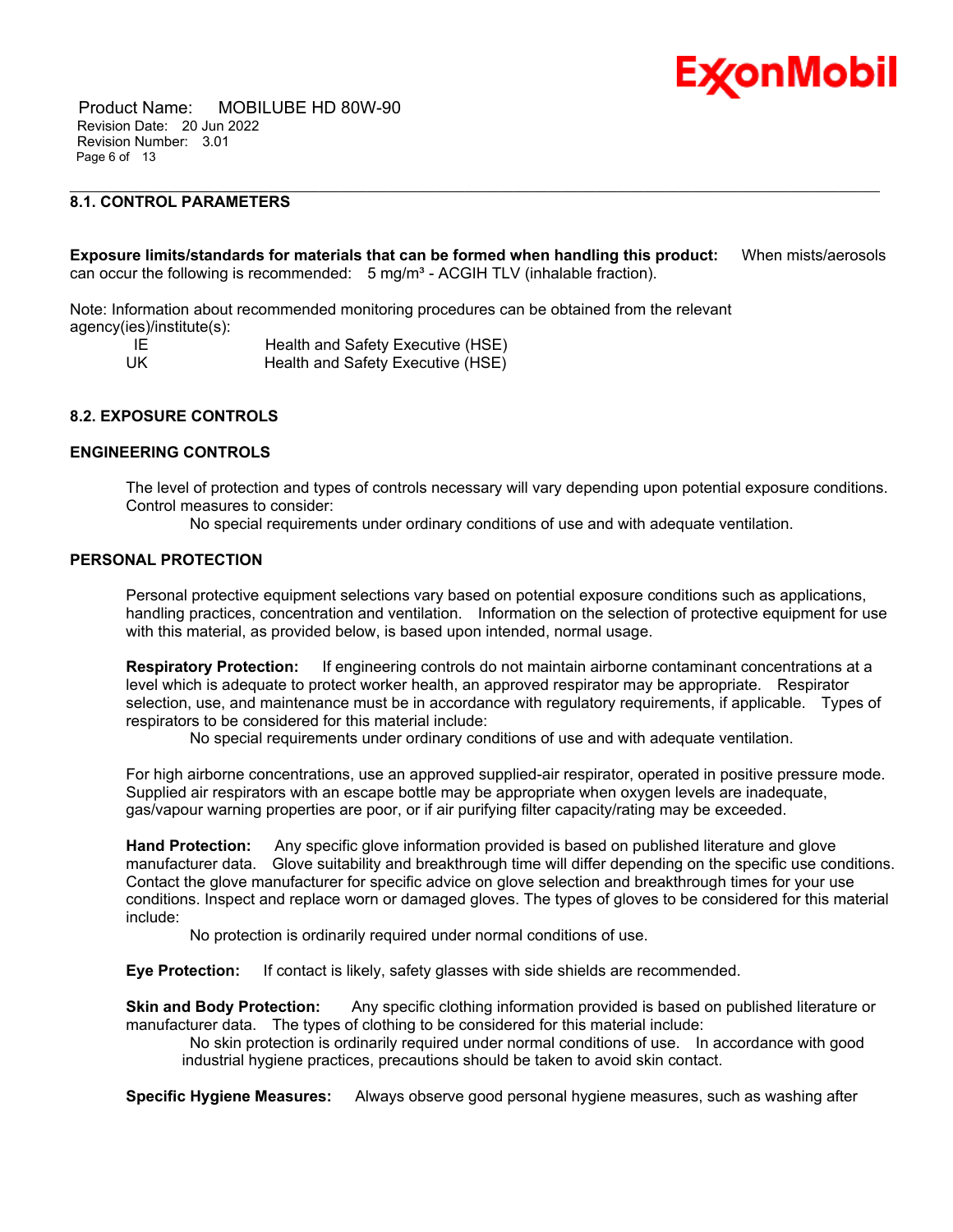

 Product Name: MOBILUBE HD 80W-90 Revision Date: 20 Jun 2022 Revision Number: 3.01 Page 7 of 13

> handling the material and before eating, drinking, and/or smoking. Routinely wash work clothing and protective equipment to remove contaminants. Discard contaminated clothing and footwear that cannot be cleaned. Practice good housekeeping.

\_\_\_\_\_\_\_\_\_\_\_\_\_\_\_\_\_\_\_\_\_\_\_\_\_\_\_\_\_\_\_\_\_\_\_\_\_\_\_\_\_\_\_\_\_\_\_\_\_\_\_\_\_\_\_\_\_\_\_\_\_\_\_\_\_\_\_\_\_\_\_\_\_\_\_\_\_\_\_\_\_\_\_\_\_\_\_\_\_\_\_\_\_\_\_\_\_\_\_\_\_\_\_\_\_\_\_\_\_\_\_\_\_\_\_\_\_

#### **ENVIRONMENTAL CONTROLS**

Comply with applicable environmental regulations limiting discharge to air, water and soil. Protect the environment by applying appropriate control measures to prevent or limit emissions.

#### **SECTION 9 PHYSICAL AND CHEMICAL PROPERTIES**

**Note: Physical and chemical properties are provided for safety, health and environmental considerations only and may not fully represent product specifications. Contact the Supplier for additional information.**

### **9.1. INFORMATION ON BASIC PHYSICAL AND CHEMICAL PROPERTIES**

**Physical State:** Liquid **Colour:** Yellow to Brown **Odour:** Characteristic **Odour Threshold:** No data available **pH:** Not technically feasible **Melting Point:** Not technically feasible **Freezing Point:** No data available **Initial Boiling Point / and Boiling Range:** > 316°C (600°F) [test method unavailable] **Flash Point [Method]:** >165°C (329°F) [ASTM D-92] **Evaporation Rate (n-butyl acetate = 1):** No data available **Flammability (Solid, Gas):** Not technically feasible **Upper/Lower Flammable Limits (Approximate volume % in air):** UEL: 7.0 LEL: 0.9 [test method unavailable] **Vapour Pressure:** < 0.013 kPa (0.1 mm Hg) at 20 °C [test method unavailable] **Vapour Density (Air = 1):** > 2 at 101 kPa [test method unavailable] **Relative Density (at 15 °C):** 0.88 - 0.9 [test method unavailable] **Solubility(ies): water** Negligible **Partition coefficient (n-Octanol/Water Partition Coefficient):** > 3.5 [test method unavailable] **Autoignition Temperature:** No data available **Decomposition Temperature:** No data available **Viscosity:** 131 cSt (131 mm2/sec) at 40ºC - 146 cSt (146 mm2/sec) at 40ºC | 14 cSt (14 mm2/sec) at 100°C [ASTM D 445] **Explosive Properties:** None **Oxidizing Properties:** None

#### **9.2. OTHER INFORMATION**

**Pour Point:** -30°C (-22°F) [ASTM D97] **DMSO Extract (mineral oil only), IP-346:** < 3 %wt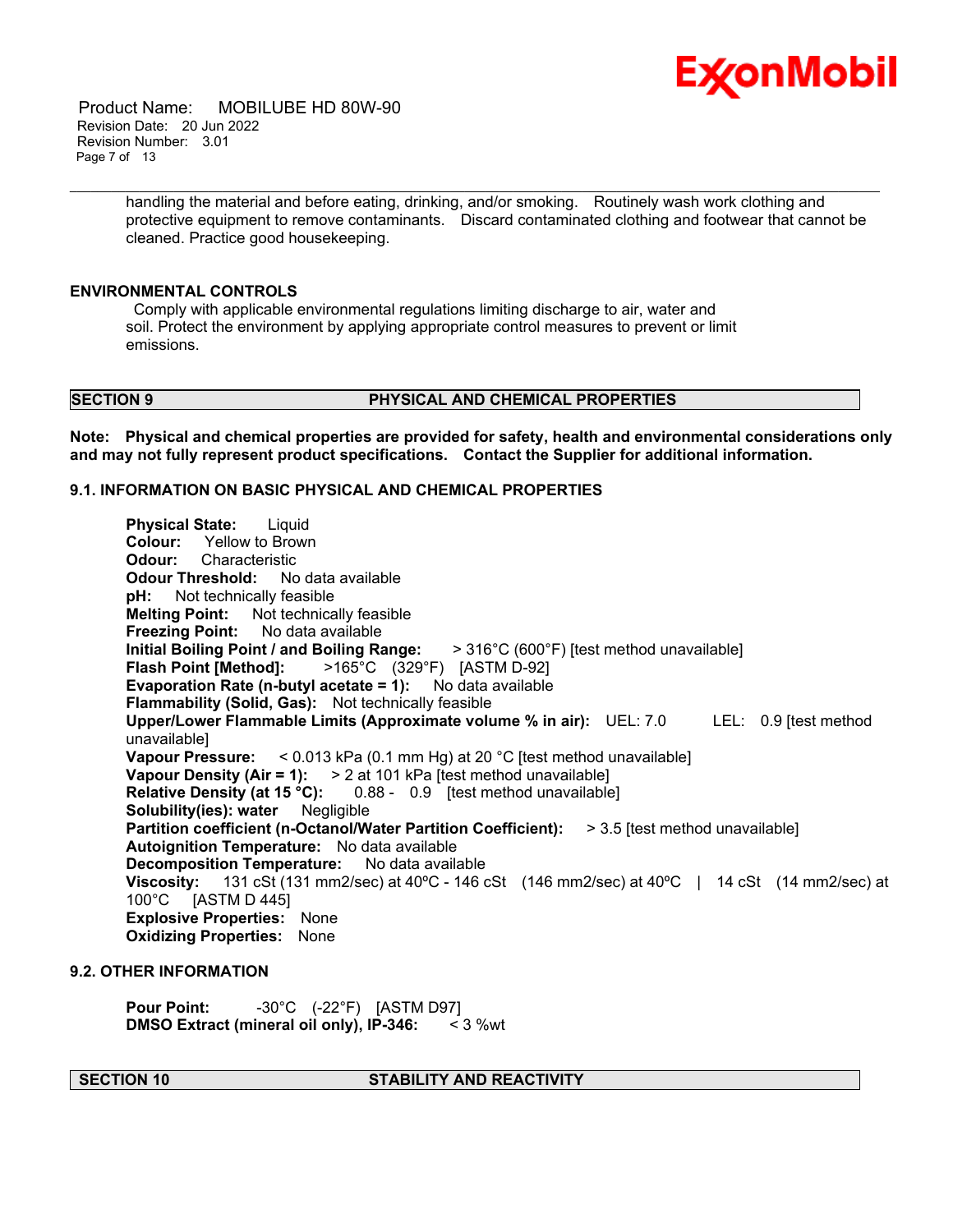

 Product Name: MOBILUBE HD 80W-90 Revision Date: 20 Jun 2022 Revision Number: 3.01 Page 8 of 13

#### **10.1. REACTIVITY:** See sub-sections below.

- **10.2. CHEMICAL STABILITY:** Material is stable under normal conditions.
- **10.3. POSSIBILITY OF HAZARDOUS REACTIONS:** Hazardous polymerization will not occur.
- **10.4. CONDITIONS TO AVOID:** Excessive heat. High energy sources of ignition.
- **10.5. INCOMPATIBLE MATERIALS:** Strong oxidisers
- **10.6. HAZARDOUS DECOMPOSITION PRODUCTS:** Material does not decompose at ambient temperatures.

\_\_\_\_\_\_\_\_\_\_\_\_\_\_\_\_\_\_\_\_\_\_\_\_\_\_\_\_\_\_\_\_\_\_\_\_\_\_\_\_\_\_\_\_\_\_\_\_\_\_\_\_\_\_\_\_\_\_\_\_\_\_\_\_\_\_\_\_\_\_\_\_\_\_\_\_\_\_\_\_\_\_\_\_\_\_\_\_\_\_\_\_\_\_\_\_\_\_\_\_\_\_\_\_\_\_\_\_\_\_\_\_\_\_\_\_\_

**SECTION 11 TOXICOLOGICAL INFORMATION**

#### **11.1. INFORMATION ON TOXICOLOGICAL EFFECTS**

| <b>Hazard Class</b>                                               | <b>Conclusion / Remarks</b>                                                                                       |
|-------------------------------------------------------------------|-------------------------------------------------------------------------------------------------------------------|
| <b>Inhalation</b>                                                 |                                                                                                                   |
| Acute Toxicity: No end point data for<br>material.                | Minimally Toxic. Based on assessment of the components.                                                           |
| Irritation: No end point data for material.                       | Negligible hazard at ambient/normal handling temperatures.                                                        |
| Ingestion                                                         |                                                                                                                   |
| Acute Toxicity: No end point data for<br>material.                | Minimally Toxic. Based on assessment of the components.                                                           |
| <b>Skin</b>                                                       |                                                                                                                   |
| Acute Toxicity: No end point data for<br>material.                | Minimally Toxic. Based on assessment of the components.                                                           |
| Skin Corrosion/Irritation: No end point data<br>for material.     | Negligible irritation to skin at ambient temperatures. Based on<br>assessment of the components.                  |
| <b>Eye</b>                                                        |                                                                                                                   |
| Serious Eye Damage/Irritation: No end point<br>data for material. | May cause mild, short-lasting discomfort to eyes. Based on<br>assessment of the components.                       |
| <b>Sensitisation</b>                                              |                                                                                                                   |
| Respiratory Sensitization: No end point data<br>for material.     | Not expected to be a respiratory sensitizer.                                                                      |
| Skin Sensitization: No end point data for<br>material.            | Not expected to be a skin sensitizer. Based on assessment of the<br>components.                                   |
| Aspiration: Data available.                                       | Not expected to be an aspiration hazard. Based on physico-<br>chemical properties of the material.                |
| Germ Cell Mutagenicity: No end point data<br>for material.        | Not expected to be a germ cell mutagen. Based on assessment of<br>the components.                                 |
| Carcinogenicity: No end point data for<br>material.               | Not expected to cause cancer. Based on assessment of the<br>components.                                           |
| Reproductive Toxicity: No end point data<br>for material.         | Not expected to be a reproductive toxicant. Based on assessment<br>of the components.                             |
| Lactation: No end point data for material.                        | Not expected to cause harm to breast-fed children.                                                                |
| <b>Specific Target Organ Toxicity (STOT)</b>                      |                                                                                                                   |
| Single Exposure: No end point data for<br>material.               | Not expected to cause organ damage from a single exposure.                                                        |
| Repeated Exposure: No end point data for<br>material.             | Not expected to cause organ damage from prolonged or repeated<br>exposure. Based on assessment of the components. |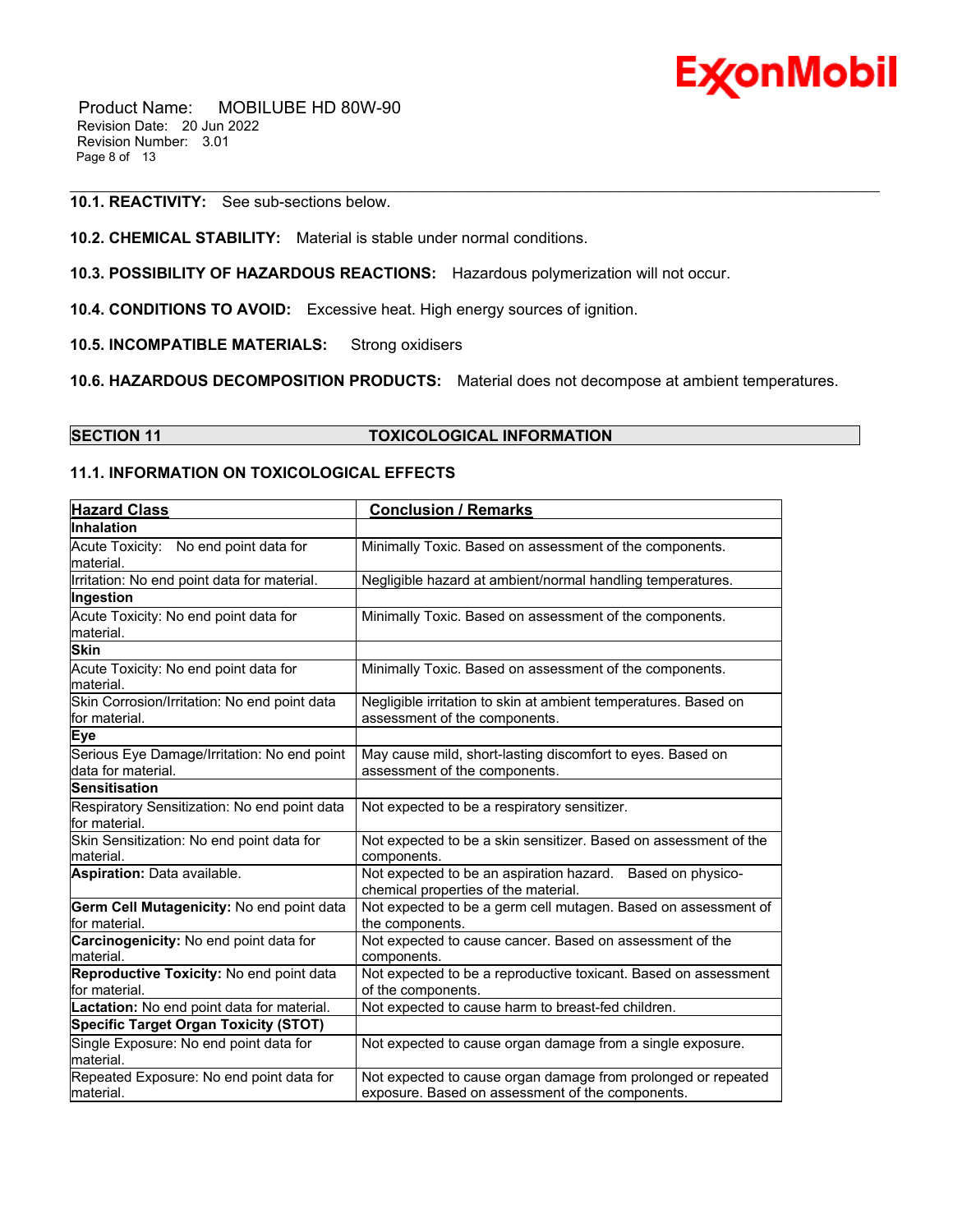

 Product Name: MOBILUBE HD 80W-90 Revision Date: 20 Jun 2022 Revision Number: 3.01 Page 9 of 13

#### **TOXICITY FOR SUBSTANCES**

| <b>NAME</b>                | <b>ACUTE TOXICITY</b>                                                                                                                                 |
|----------------------------|-------------------------------------------------------------------------------------------------------------------------------------------------------|
| IAMINES. C12-14-TERT-ALKYL | Dermal Lethality: LD 50 251 mg/kg (Rat); Inhalation Lethality: 4<br>hour(s) LC50 1.19 mg/l (Vapour) (Rat); Oral Lethality: LD 50 612<br>$mg/kg$ (Rat) |

#### **OTHER INFORMATION**

#### **For the product itself:**

Repeated and/or prolonged exposure may cause irritation to the skin, eyes, or respiratory tract. Component concentrations in this formulation would not be expected to cause skin sensitization, based on tests of the components, this formulation, or similar formulations.

\_\_\_\_\_\_\_\_\_\_\_\_\_\_\_\_\_\_\_\_\_\_\_\_\_\_\_\_\_\_\_\_\_\_\_\_\_\_\_\_\_\_\_\_\_\_\_\_\_\_\_\_\_\_\_\_\_\_\_\_\_\_\_\_\_\_\_\_\_\_\_\_\_\_\_\_\_\_\_\_\_\_\_\_\_\_\_\_\_\_\_\_\_\_\_\_\_\_\_\_\_\_\_\_\_\_\_\_\_\_\_\_\_\_\_\_\_

#### **Contains:**

Base oil severely refined: Not carcinogenic in animal studies. Representative material passes IP-346, Modified Ames test, and/or other screening tests. Dermal and inhalation studies showed minimal effects; lung non-specific infiltration of immune cells, oil deposition and minimal granuloma formation. Not sensitising in test animals.

### **SECTION 12 ECOLOGICAL INFORMATION**

The information given is based on data for the material, components of the material, or for similar materials, through the application of bridging principals.

#### **12.1. TOXICITY**

 Material -- Expected to be harmful to aquatic organisms. May cause long-term adverse effects in the aquatic environment.

#### **12.2. PERSISTENCE AND DEGRADABILITY**

#### **Biodegradation:**

Base oil component -- Expected to be inherently biodegradable

#### **12.3. BIOACCUMULATIVE POTENTIAL**

 Base oil component -- Has the potential to bioaccumulate, however metabolism or physical properties may reduce the bioconcentration or limit bioavailability.

#### **12.4. MOBILITY IN SOIL**

 Base oil component -- Low solubility and floats and is expected to migrate from water to the land. Expected to partition to sediment and wastewater solids.

#### **12.5. PERSISTENCE, BIOACCUMULATION AND TOXICITY FOR SUBSTANCE(S)**

Material does not meet the Reach Annex XIII criteria for PBT or vPvB.

#### **12.6. OTHER ADVERSE EFFECTS**

No adverse effects are expected.

#### **SECTION 13 DISPOSAL CONSIDERATIONS**

Disposal recommendations based on material as supplied. Disposal must be in accordance with current applicable laws and regulations, and material characteristics at time of disposal.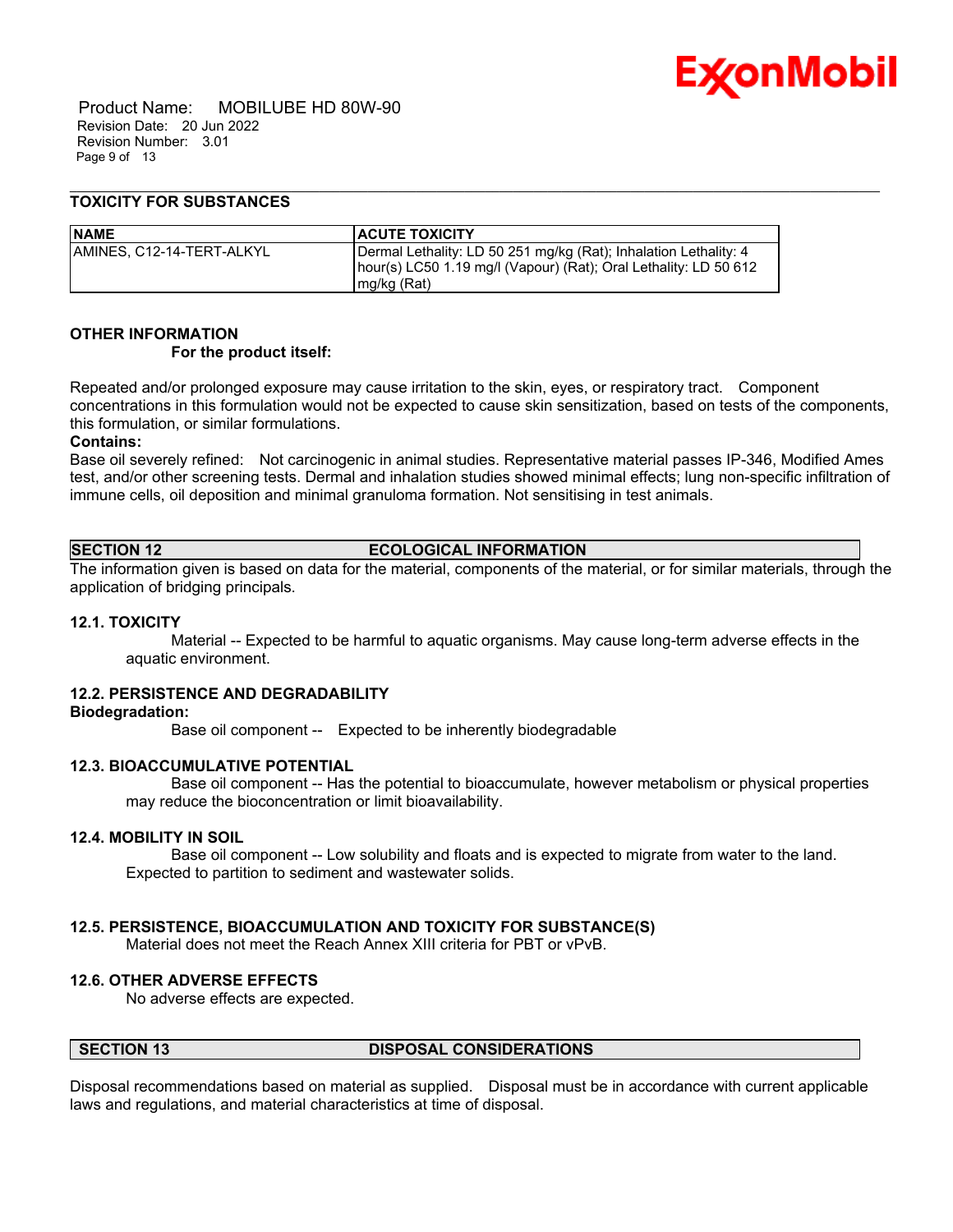

 Product Name: MOBILUBE HD 80W-90 Revision Date: 20 Jun 2022 Revision Number: 3.01 Page 10 of 13

#### **13.1. WASTE TREATMENT METHODS**

Product is suitable for burning in an enclosed controlled burner for fuel value or disposal by supervised incineration at very high temperatures to prevent formation of undesirable combustion products. Protect the environment. Dispose of used oil at designated sites. Minimize skin contact. Do not mix used oils with solvents, brake fluids or coolants.

\_\_\_\_\_\_\_\_\_\_\_\_\_\_\_\_\_\_\_\_\_\_\_\_\_\_\_\_\_\_\_\_\_\_\_\_\_\_\_\_\_\_\_\_\_\_\_\_\_\_\_\_\_\_\_\_\_\_\_\_\_\_\_\_\_\_\_\_\_\_\_\_\_\_\_\_\_\_\_\_\_\_\_\_\_\_\_\_\_\_\_\_\_\_\_\_\_\_\_\_\_\_\_\_\_\_\_\_\_\_\_\_\_\_\_\_\_

#### **European Waste Code:** 13 02 05\*

NOTE: These codes are assigned based upon the most common uses for this material and may not reflect contaminants resulting from actual use. Waste producers need to assess the actual process used when generating the waste and its contaminants in order to assign the proper waste disposal code(s).

This material is considered as hazardous waste pursuant to The Hazardous Waste Regulations (HWR), and subject to the provisions of those Regulations.

**Empty Container Warning** Empty Container Warning (where applicable): Empty containers may contain residue and can be dangerous. Do not attempt to refill or clean containers without proper instructions. Empty drums should be completely drained and safely stored until appropriately reconditioned or disposed. Empty containers should be taken for recycling, recovery, or disposal through suitably qualified or licensed contractor and in accordance with governmental regulations. DO NOT PRESSURISE, CUT, WELD, BRAZE, SOLDER, DRILL, GRIND, OR EXPOSE SUCH CONTAINERS TO HEAT, FLAME, SPARKS, STATIC ELECTRICITY, OR OTHER SOURCES OF IGNITION. THEY MAY EXPLODE AND CAUSE INJURY OR DEATH.

### **SECTION 14 TRANSPORT INFORMATION**

**LAND (ADR/RID): 14.1-14.6** Not Regulated for Land Transport

**INLAND WATERWAYS (ADN): 14.1-14.6** Not Regulated for Inland Waterways Transport

**SEA (IMDG): 14.1-14.6** Not Regulated for Sea Transport according to IMDG-Code

#### **SEA (MARPOL 73/78 Convention - Annex II):**

- **14.7. Transport in bulk according to Annex II of MARPOL 73/78 and the IBC Code** Not classified according to Annex II
- **AIR (IATA): 14.1-14.6** Not Regulated for Air Transport

#### **SECTION 15 REGULATORY INFORMATION**

#### **REGULATORY STATUS AND APPLICABLE LAWS AND REGULATIONS**

**Listed or exempt from listing/notification on the following chemical inventories :** AIIC, DSL, IECSC, TCSI, TSCA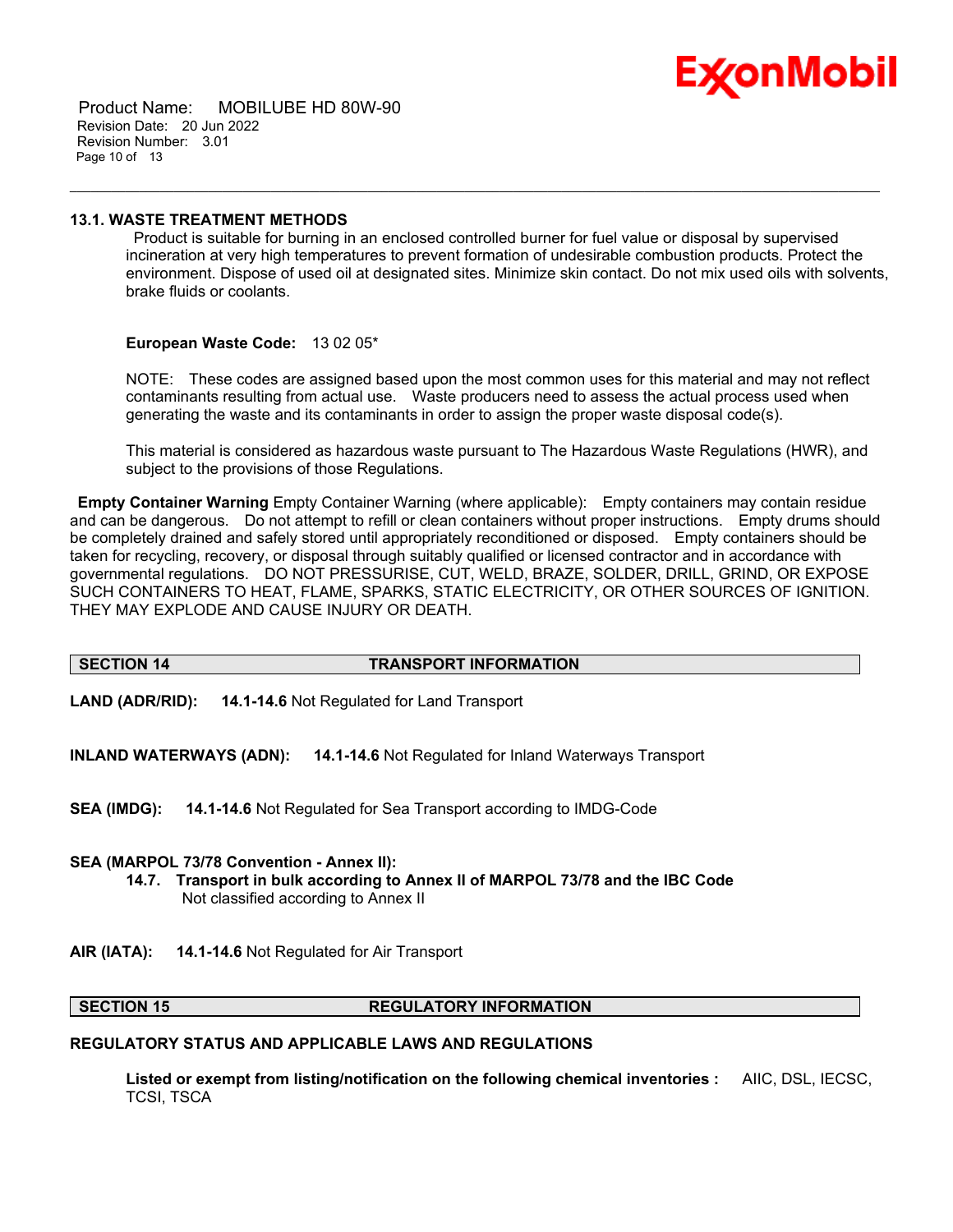

 Product Name: MOBILUBE HD 80W-90 Revision Date: 20 Jun 2022 Revision Number: 3.01 Page 11 of 13

### **15.1. SAFETY, HEALTH AND ENVIRONMENTAL REGULATIONS/LEGISLATION SPECIFIC FOR THE SUBSTANCE OR MIXTURE**

#### **Applicable EU Directives and Regulations:**

 1907/2006 [... on the Registration, Evaluation, Authorisation and Restriction of Chemicals ... and amendments thereto] 1272/2008 [on classification, labelling and packaging of substances and mixtures.. and amendments thereto]

### **REACH Restrictions on the manufacturing, placing on the market and use of certain dangerous substances, mixtures and articles (Annex XVII):**

\_\_\_\_\_\_\_\_\_\_\_\_\_\_\_\_\_\_\_\_\_\_\_\_\_\_\_\_\_\_\_\_\_\_\_\_\_\_\_\_\_\_\_\_\_\_\_\_\_\_\_\_\_\_\_\_\_\_\_\_\_\_\_\_\_\_\_\_\_\_\_\_\_\_\_\_\_\_\_\_\_\_\_\_\_\_\_\_\_\_\_\_\_\_\_\_\_\_\_\_\_\_\_\_\_\_\_\_\_\_\_\_\_\_\_\_\_

The following entries of Annex XVII may be considered for this product: None

#### **15.2. CHEMICAL SAFETY ASSESSMENT**

**REACH Information:** A Chemical Safety Assessment has been carried out for one or more substances present in the material.

### **SECTION 16 OTHER INFORMATION**

**REFERENCES:** Sources of information used in preparing this SDS included one or more of the following: results from in house or supplier toxicology studies, CONCAWE Product Dossiers, publications from other trade associations, such as the EU Hydrocarbon Solvents REACH Consortium, U.S. HPV Program Robust Summaries, the EU IUCLID Data Base, U.S. NTP publications, and other sources, as appropriate.

#### List of abbreviations and acronyms that could be (but not necessarily are) used in this safety data sheet:

| Acronym       | <b>Full text</b>                                                                                 |
|---------------|--------------------------------------------------------------------------------------------------|
| N/A           | Not applicable                                                                                   |
| N/D           | Not determined                                                                                   |
| NE.           | Not established                                                                                  |
| VOC.          | Volatile Organic Compound                                                                        |
| AIIC          | Australian Inventory of Industrial Chemicals                                                     |
| AIHA WEEL     | American Industrial Hygiene Association Workplace Environmental Exposure Limits                  |
| ASTM          | ASTM International, originally known as the American Society for Testing and Materials (ASTM)    |
| DSL.          | Domestic Substance List (Canada)                                                                 |
| <b>EINECS</b> | European Inventory of Existing Commercial Substances                                             |
| <b>ELINCS</b> | European List of Notified Chemical Substances                                                    |
| <b>ENCS</b>   | Existing and new Chemical Substances (Japanese inventory)                                        |
| <b>IECSC</b>  | Inventory of Existing Chemical Substances in China                                               |
| KECI          | Korean Existing Chemicals Inventory                                                              |
| <b>NDSL</b>   | Non-Domestic Substances List (Canada)                                                            |
| <b>NZIOC</b>  | New Zealand Inventory of Chemicals                                                               |
| <b>PICCS</b>  | Philippine Inventory of Chemicals and Chemical Substances                                        |
| <b>TLV</b>    | Threshold Limit Value (American Conference of Governmental Industrial Hygienists)                |
| <b>TSCA</b>   | Toxic Substances Control Act (U.S. inventory)                                                    |
| <b>UVCB</b>   | Substances of Unknown or Variable composition, Complex reaction products or Biological materials |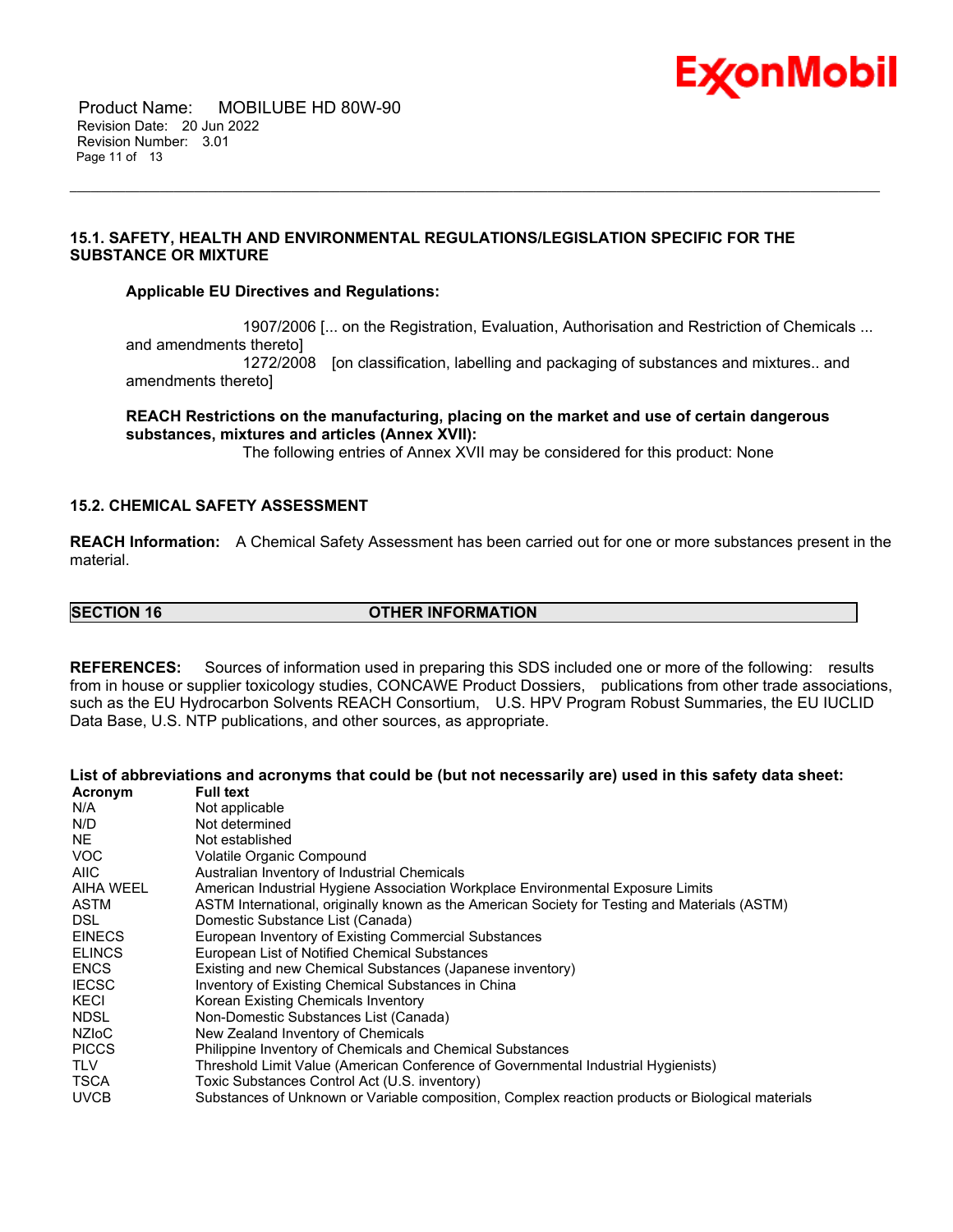

 Product Name: MOBILUBE HD 80W-90 Revision Date: 20 Jun 2022 Revision Number: 3.01 Page 12 of 13

| LC.          | Lethal Concentration               |
|--------------|------------------------------------|
| LD           | Lethal Dose                        |
| LL           | Lethal Loading                     |
| EC           | <b>Effective Concentration</b>     |
| EL.          | <b>Effective Loading</b>           |
| <b>NOEC</b>  | No Observable Effect Concentration |
| <b>NOELR</b> | No Observable Effect Loading Rate  |

#### **Classification according to Regulation (EC) No 1272/2008**

| <b>Classification according to Regulation (EC)</b><br>No 1272/2008 | <b>Classification procedure</b> |
|--------------------------------------------------------------------|---------------------------------|
| Aquatic Chronic 3; H412                                            | <b>Calculation</b>              |

#### **KEY TO THE H-CODES CONTAINED IN SECTION 3 OF THIS DOCUMENT (for information only):**

[Flam. Liq. 4 H227]: Combustible liquid; Flammable Liquid, Cat 4

Acute Tox. 4 H302: Harmful if swallowed; Acute Tox Oral, Cat 4

Asp. Tox. 1 H304: May be fatal if swallowed and enters airways; Aspiration, Cat 1

Acute Tox. 3 H311: Toxic in contact with skin; Acute Tox Dermal, Cat 3

Skin Corr. 1B H314: Causes severe skin burns and eye damage; Skin Corr/Irritation, Cat 1B

[Skin Irrit. 3 H316]: Causes mild skin irritation; Skin Corr/Irritation, Cat 3

Skin Sens. 1 H317: May cause allergic skin reaction; Skin Sensitization, Cat 1

Acute Tox. 2 H330: Fatal if inhaled; Acute Tox Inh, Cat 2

STOT SE 3 H335: May cause respiratory irritation; Target Organ Single, Resp Irr

STOT RE 2 H373: May cause damage to organs through prolonged or repeated exposure; Target Organ, Repeated, Cat 2

Aquatic Acute 1 H400: Very toxic to aquatic life; Acute Env Tox, Cat 1

[Aquatic Acute 3 H402]: Harmful to aquatic life; Acute Env Tox, Cat 3

Aquatic Chronic 1 H410: Very toxic to aquatic life with long lasting effects; Chronic Env Tox, Cat 1

Aquatic Chronic 3 H412: Harmful to aquatic life with long lasting effects; Chronic Env Tox, Cat 3

#### **THIS SAFETY DATA SHEET CONTAINS THE FOLLOWING REVISIONS:**

CLP Classification information was added.

Composition: Component Table for REACH information was modified.

Composition: Concentration Footnote information was added.

dnel table - consumer information was deleted.

dnel table - worker information was deleted.

dnel table notes information was deleted.

GHS CLP Supplemental Statements information was deleted.

GHS Environmental Hazards information was added.

GHS Precautionary Statements - Disposal information was added.

GHS Precautionary Statements - Prevention information was added.

GHS Signal Word information was added.

GHS Symbol information was added.

Hazard Identification: Physical/Chemical Hazard information was modified.

PNEC table information was deleted.

Scenario not required information was deleted.

Section 01: Product Intended Use Phrases information was modified.

Section 02: GHS Sensitizer Statement information was modified.

Section 08: Exposure Limits Table information was deleted.